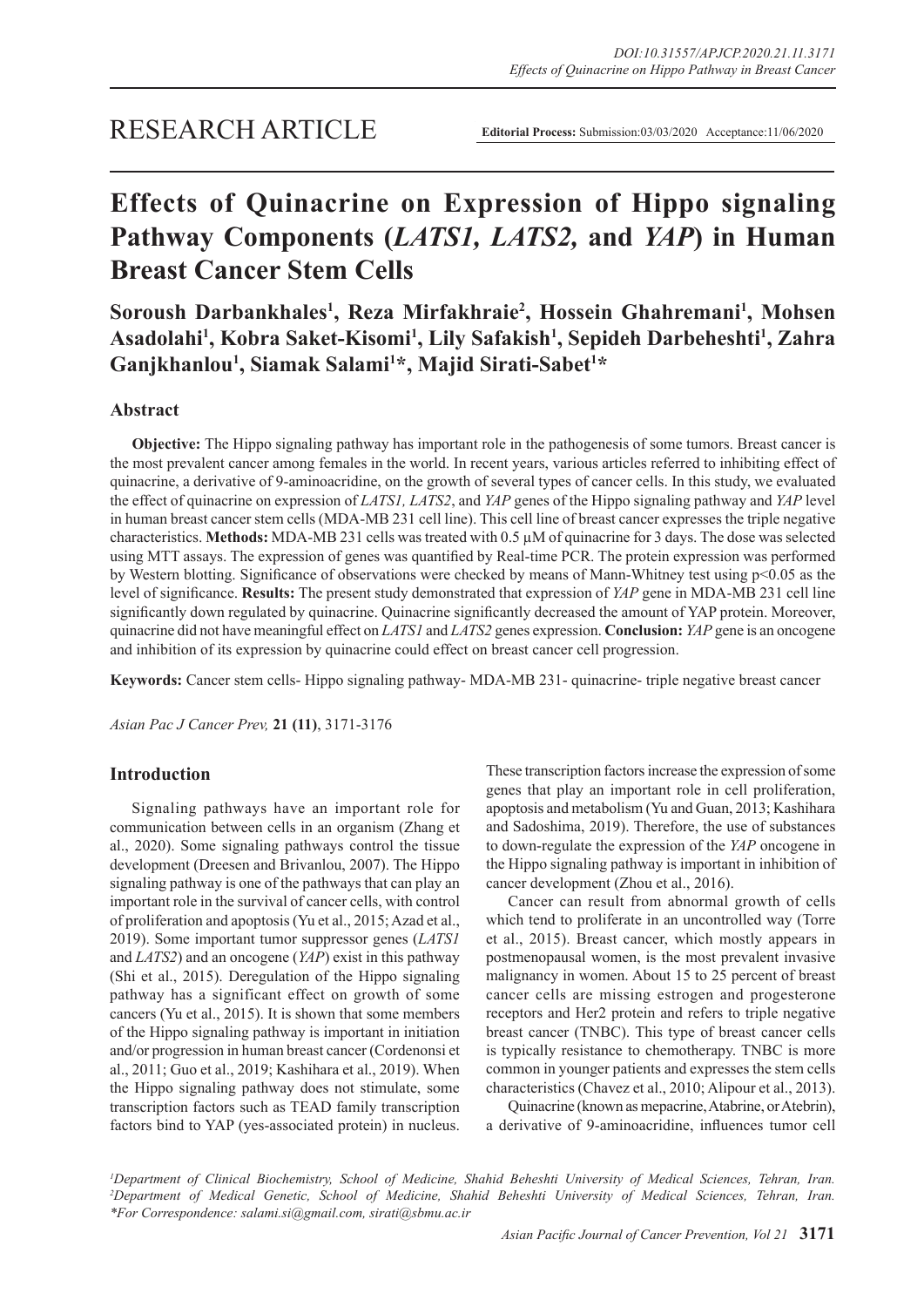#### *Soroush Darbankhales et al*

proliferation by inhibition of signal transduction pathways (Guo et al., 2009) and autophagy (Khurana et al., 2015). Pharmacological properties of quinacrine discovered in 1912. This drug was used for antimalarial properties during World War II. Quinacrine has anti-inflammatory and antiautoimmune activities, too (Ehsanian et al., 2011).

The purpose of this study was to investigate the effect of quinacrine on expression of *LATS1, LATS2*, and *YAP* genes of the Hippo signaling pathway and *YAP* level in MDA-MB 231 cell line. MDA-MB 231 cells are the triple negative breast cancer cell line and express the stem cell characteristics (Chavez et al., 2010).

# **Materials and Methods**

## *Cell culture*

The human MDA-MB 231 cell line was obtained from National Cell Bank of Iran (NCBI). The cells were cultured in DMEM and supplemented with fetal bovine serum (10%) and antibiotics (1% Penicillin-Streptomycin) at 5%  $CO<sub>2</sub>$  and at 37°C.

## *MTT assay*

Cytotoxic effect of quinacrine was evaluated by 3-(4,5-dimethylthiazol-2-yl)-2,5-diphenyltetrazolium (MTT) assay. Quinacrine was purchased from Sigma (St. Louis, USA). Stock solution of quinacrine was prepared in DMEM and stored at 4°C. About 5,000 cells were seeded in 96-well tissue-culture plates and grown for 24 hour and then treated with 0.5, 1, 2, 5, 10, 15, 20, 50, 100, and 200 µM of quinacrine. The control group was untreated cells. After 72 hour of treatment, 5 μL of MTT solution (5 mg/ mL) was added to each well. Cells were incubated for 3 hour at 37°C. Then, 100 µl of dimethyl sulfoxide (DMSO) was added to each well after removing of medium. The color magnitude of wells was measured after 5 minutes of mild shaking by ELISA reader at 570 nm and reference filter of 630 nm. IC $_{50}$  and IC<sub>5</sub> were calculated by GraphPad Prism 6 software.

#### *Real-time PCR*

After exposure to  $0.5 \mu M$  quinacrine (72 hr), total RNA of cells was extracted from control and treated cells using the CinnaPureTM kit (CinnaGen, Tehran, Iran). The quality and quantity of the extracted RNA samples were evaluated by agarose gel electrophoresis and 260/280 absorption ratio of RNA preparations. Genomic DNA contamination from RNA samples was removed by DNase I kit that was purchased from ThermoFisher Scientific (Darmstadt, Germany). Synthesis of cDNA was carried out by cDNA synthesis kit as manufacturer's protocol. RevertAid First Strand cDNA Synthesis Kit was obtained from ThermoFisher Scientific (Darmstadt, Germany). The SYBR Green quantitative Real-time PCR was accomplished by Real-time PCR machine (Rotor Gene 6000, Corbett). Amplicon RealQ PCR master mix was used for PCR amplification. First, an initial step of 4 min denaturation at 95°C was done for PCR amplification. Then, the amplification conditions were three-step 40 cycles (95°C, 10 seconds; 60°C, 20 seconds; 72°C, 15 seconds) and melting curve analysis at the final.

The specificity of the primers was investigated using agarose gel electrophoresis and melting curve analysis. Data normalization was carried out by the *GAPDH* gene expression in each sample. The relative expression of target genes was calculated by evaluation of  $\Delta C_t$  (Pfaffl, 2001). Electrophoresis of the PCR products was performed by agarose gel. Primer sequences for the genes analyzed are listed in Table 1.

## *Western blotting analysis*

Cell lysates were provided by lysing the cells in RIPA lysis buffer containing a protease inhibitor cocktail. Briefly, after treatment (72 hr and 0.5 μM quinacrine), the cell lysate were centrifuged at 14,000 rpm for 10 minutes at 4°C. Then, the protein concentration was measured by the Bradford assay. For blotting, SDS-PAGE was carried out on 15% gel by loading 50 μg of protein per lane and completed with transferring protein onto a nitrocellulose membrane. Blocking of nitrocellulose membrane was done using 5% bovine serum albumin. Then, membrane was incubated overnight at 4°C with primary antibodies (YAP and actin antibodies) were procured from R & D Systems (Wiesbaden, Germany). For internal control, actin antibody was used. After 3 washes with buffer, the membranes were incubated with mouse secondary antibody (HRP-conjugated) for 1 hr at room temperature and then developed with an enhanced chemiluminescence (ECL) method on x-ray film. The magnitude of protein bands were evaluated using the ImageJ software.

## *Statistical analysis*

Real-time PCR data was presented using medain value. Experiments were carried out in triplicate. Statistical analyses were performed using GraphPad Prism and Mann-Whitney test was used for Real-time PCR data. Western blotting analysis were performed by t test. Each set of experimental data was significantly evaluated using P-value less than or equal to 0.05.

# **Results**

## *Antiproliferative activity of quinacrine*

Viability of MDA-MB 231 cells was evaluated using MTT assay for confirming the anti-proliferative activity of quinacrine on cells. Cell viability decreased with increasing concentrations of quinacrine  $(0-200 \mu M)$ for 72 hr with  $IC_{50}$  value of 3.5  $\mu$ M. The  $IC_{5}$  value was 0.5 μM. For subsequent experiments, we chose 0.5 μM concentration of quinacrine for determining the effect of quinacrine on *LATS1*, *LATS2*, and *YAP* genes expression and Western blotting of *YAP*.

#### *Real-time PCR analysis*

As Figure 1 shows, quinacrine (0.5 uM) significantly down regulates the expression of *YAP* gene with fold change equal to  $-2.0$  (P = 0.014) in the 72 hours treated cells. Quinacrine did not significantly alter the expression of *LATS1* and *LATS2* genes in the treated cells ( $P = 0.170$ ) and 0.810, respectively). Agarose gel electrophoresis of PCR products is shown in Figure 2.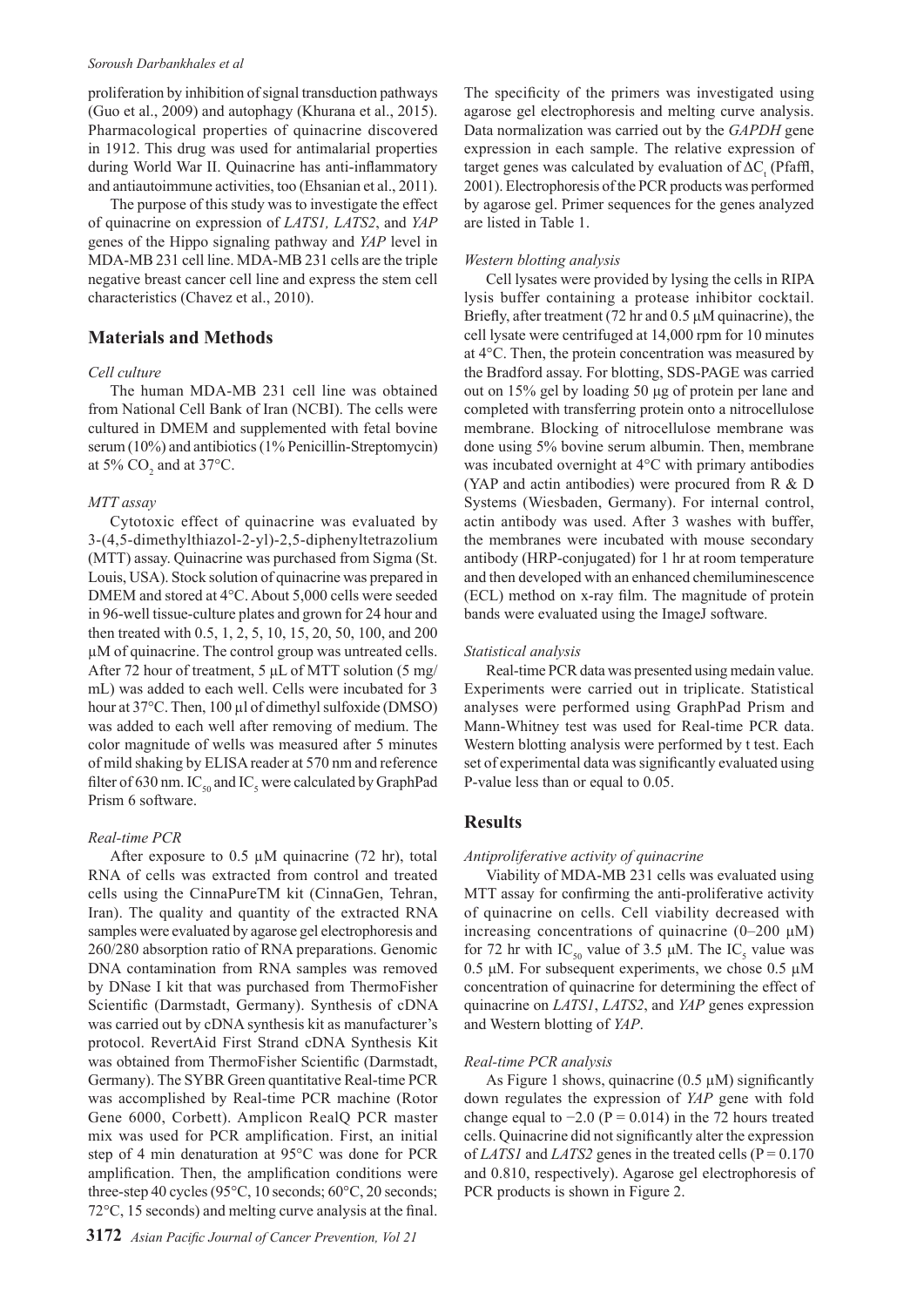|              |                          |                                                   | raore 1.11 miner bequences of Employ, Employ, min, and Om Employ                                 |                                                                                                 |
|--------------|--------------------------|---------------------------------------------------|--------------------------------------------------------------------------------------------------|-------------------------------------------------------------------------------------------------|
| Gene         |                          | Amplicon size (bp)                                | Forward primer (5' to 3')                                                                        | Reverse primer $(5'$ to $3')$                                                                   |
| <b>LATS1</b> |                          | 110                                               | CAAGATCCTCGACGAGAGCA                                                                             | <b>CCTTTCCAGCTCTGTTTGCG</b>                                                                     |
| LATS2        |                          | 111                                               | <b>ACCCCAAAGTTCGGACCTTAT</b>                                                                     | CATTTGCCGGTTCACTTCTGC                                                                           |
| YAP          |                          | 170                                               | <b>TCCCAGCACAGCAAATTCTCC</b>                                                                     | AGGTGCCACTGTTAAGGAAAGG                                                                          |
| <b>GAPDH</b> |                          | 116                                               | <b>GGTCTCCTCTGACTTCAACA</b>                                                                      | AGCCAAATTCGTTGTCATAC                                                                            |
|              | Relative gene expression | $0.40 -$<br>А<br>$0.35 -$<br>$0.30 -$<br>$0.25 -$ | в<br>gene expression<br>$1.2 -$<br>$1.1 -$<br>$1.0 -$<br>Relative<br>$0.9 -$<br>0.8 <sub>0</sub> | $0.60 -$<br>C<br>expression<br>$0.55 -$<br>gene<br>$0.50 -$<br>Relative<br>$0.45 -$<br>$0.40 -$ |

Figure 1. Alterations in the *LATS1, LATS2* and *YAP* Genes Expression in MDA-MB 231 Cells Treated with 0.5 μM Quinacrine for 3 Days (Box-Whisker Plot). Graphs represent median for at least three replicates and the significance of differences were defined by mann whitney test (P < 0.05). Significant down regulation of *YAP* expression (fold: −2.00 and P = 0.014) is evident in treated cells but not change the expression of *LATS1* and *LATS2* is evident in treated cells (\* P<0.05).

LATS<sub>2</sub>

### *Western blotting analysis*

Analysis of YAP protein using Western blot significantly shows the amount of YAP protein decreased 39% in the 72 hours treated cells with quinacrine (Figure 3).

LATS1

Table 1. Primer sequences of *LATS1, LATS2, YAP,* and *GAPDH* Genes

# **Discussion**

Survival of cancer cells can be affected by inhibition of some cellular signaling pathways (Dreesen and Brivanlou, 2007). In the present study, we evaluated the effects of quinacrine on the Hippo signaling pathway of MDA-MB 231 cells. Our results showed that quinacrine significantly suppressed the expression of *YAP* gene of the Hippo signaling pathway. Moreover, YAP protein

was down-regulated in MDA-MB 231 cells when treated with quinacrine. Breast cancer is the most commonly reported invasive malignancy in women with 450,000 deaths annually (Núñez et al., 2016). Breast cancer is more likely to have a triple negative pattern in the younger patients. TNBC cells have the characteristics of stem cells and have a bad prognosis (Alipour et al., 2013). It has been suggested that these cells are considered as separate populations in the tumor and cause recurrence of the disease after treatment (Al-Hajj et al., 2003). The characteristics of TNBC cells become visible in MDA-MB 231 cells (Chavez et al., 2010). Efforts to reprogramming and induce differentiation or apoptosis

YAP



Figure 2. Agarose Gel Electrophoreses of PCR Products. A, PCR products of *LATS1, YAP,* and *GAPDH* genes (lines 6, 7, and 8 are negative controls), and B, PCR product of *LAT2* gene (line 3 is negative control).



#### Protein

Figure 3. Expression Levels of YAP Protein. The expression of YAP oncoprotein was significantly less than control in MDA-MB 231 cells treated with 0.5 μM quinacrine for 3 days (fold:  $61.0\% \pm 5.7$  and P = 0.049). Actin was used as a housekeeping protein to normalize the expression  $(* P<0.05)$ .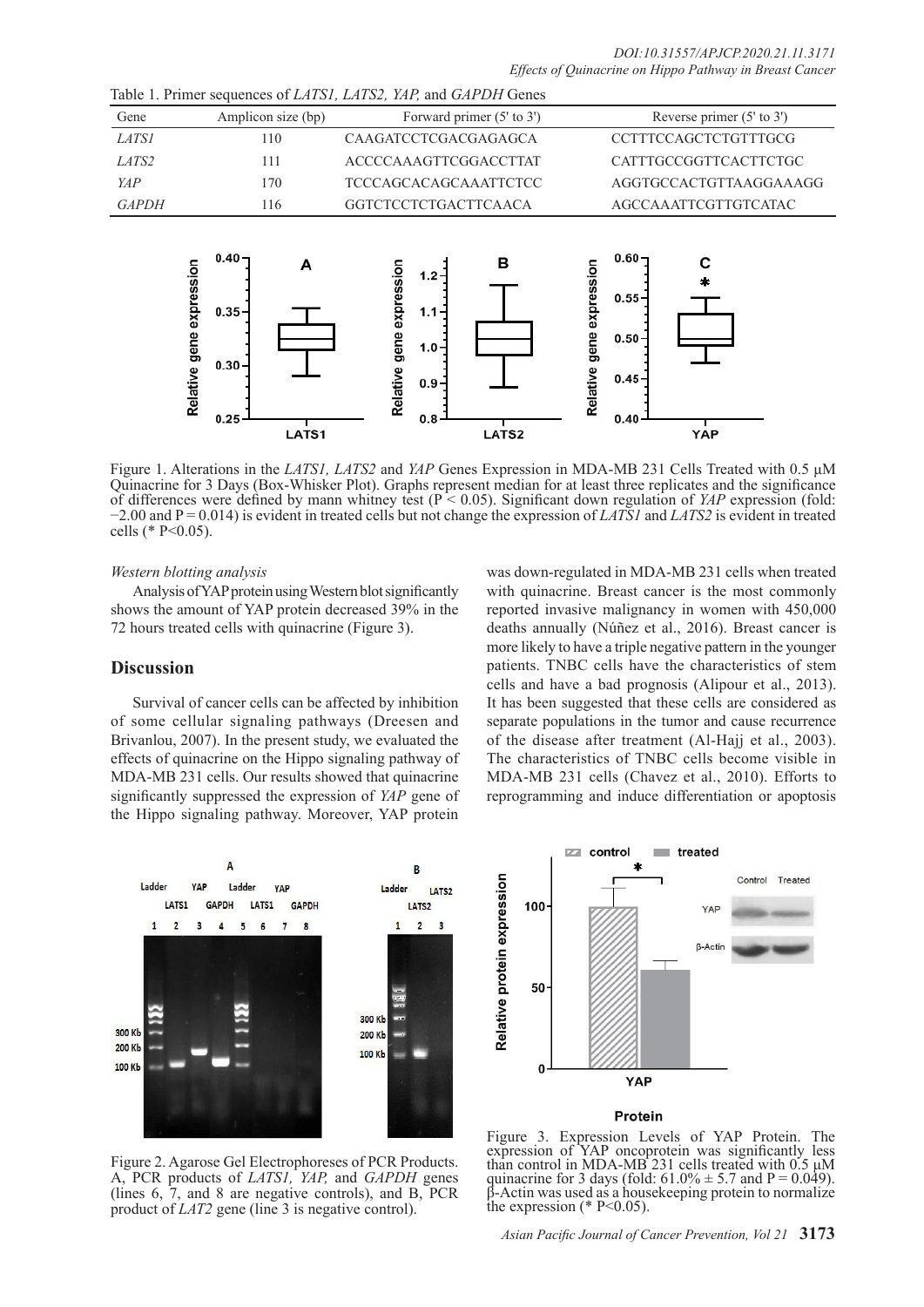through manipulating of different message signaling pathways can be effective in improving the invasive behavior of such cells and facilitate the response them to treatment.

Quinacrine is one of the most important derivatives of 9-aminoacridine. This drug was used as an antimalarial drug. This compound has also been shown to have anticancer activity (Ehsanian et al., 2011). Quinacrine can bind to DNA and effect on DNA function. It has been reported that in addition to the binding property of quinacrine to DNA, the anticancer activity of quinacrine can also related to the inhibition of signaling pathways in cancer cells. Quinacrine can affect survival signaling pathways in cancer cells such as Wnt/β-catenin and AKT pathways (Demeunynck et al., 2001; Guo et al., 2009). Quinacrine can reduce the invasive behavior of cancer cells by acting on the arachidonic acid pathway (Ehsanian et al., 2011). In addition, it has been shown that quinacrine can interrupt the growth process of some cancer cells by effect on some of the nuclear enzymes such as topoisomerase (Preet et al., 2012). Also, the effect of quinacrine on induction of cell death has been reported through increased expression of p53 protein in some cancers (Guo et al., 2009; Preet et al., 2012). It has been shown that the effect of quinacrine on the prevention of growth of breast cancer cells is much more severe than normal breast cells. In the study of Preet et al, the effect of quinacrine on the MDA-10A cell line was evaluated. This cell line have normal breast epithelial characteristics and it was observed that quinacrine, at a concentration of 200 μM, caused a 60% decrease in growth in these cells (Preet et al., 2012). We used a concentration of 0.5 μM quinacrine in our study, which is much less than the concentration studied in that study. This concentration is equal to  $IC<sub>5</sub>$  value of quinacrine in the present study and at this concentration quinacrine has no toxic effect on the target cells.

The Hippo signaling pathway, in addition to controlling the growth and development of organs, plays an important role in the function of cancer stem cells (Yu et al., 2015). All organs are not equally sensitive to this signaling pathway. The most important components involved in this pathway are two protein kinases, *LATS1* and *LATS2*, and an oncogene called *YAP*. YAP interacts with TEAD family transcription factors as transcription coactivators. When the YAP protein is phosphorylated on the side chain of its serine residues by LATS1 and LATS2 proteins, its ability to interact with some of the cytoplasmic proteins are provided. Stabilization of YAP protein in the cytoplasm prevents its from entering the nucleus (Piccolo et al., 2014). In recent years, attention to YAP, as important protein of the Hippo signaling pathway, has increased for its remarkable deregulation in various human malignancies. YAP has corepressor and coactivator activity and for controlling the Hippo signaling pathway function is a significant target (Zhao et al., 2007; Zhao et al., 2008). Phosphorylation of YAP protein by upstream regulators inhibits its function. Phosphorylated YAP cannot enter the nucleus and modify the expression of its target genes essential for cell migration and proliferation (Hao et al., 2008). Increasing the expression of *YAP* gene is a negative prognosis of various cancers (Guo et al., 2019). YAP activity has been reported to increase the expression of some proteins, such as CyclinE and Diap1, which contribute to cell growth. CyclinE accelerates the cell cycle and Diap1 acts as an inhibitor of apoptosis. YAP inhibition is considered as a way to stop the growth of some cancer cells and to sensitize cells to apoptosis (Zhao et al., 2008). YAP overexpression have been reported in some type of breast cancer including Luminal or ER+ (estrogen receptor α positive) subtypes, HER2-enriched tumours, and in triple-negative breast cancer (Kim et al., 2014; Lehn et al., 2014; Min Kim et al., 2015). Kim et al. investigated YAP expression in the luminal A, luminal B, HER-2 rich, and triple negative breast cancer (TNBC). They found elevated expression level of YAP in HER-2 subtype of breast cancer. Cytoplasmic YAP expression negatively affected disease-free survival in HER-2 subtype. They suggested YAP expression could be a prognostic marker for breast cancer patients (Kim et al., 2014). Lehn et al. observed positive correlation between YAP1 expression and cell proliferation in the ER- (estrogen receptor α negative) subgroup of breast cancer. In the  $ER+$  (estrogen receptor  $\alpha$  positive) subgroup, YAP1 expression was inversely correlated to histological grade and cell proliferation (Lehn et al., 2014). It has been reported that the YAP expression in metaplastic carcinoma is higher than other subtypes of TNBC (Min Kim et al., 2015). Our study showed that the level of *YAP* gene expression and YAP protein amount was significantly down-regulated after 72 hour treatment with 0.5 µM quinacrine in breast cancer cell line MDA-MB 231. It is important to note that quinacrine in a concentration of about  $IC<sub>s</sub>$  can inhibit YAP protein. This effect can help to inhibit malignant cells proliferation. It is shown that some transcription factors regulate YAP expression (Zhu et al., 2015). GABP an Ets transcription factor family, c-Jun, β-catenin/TCF4 complexes and cAMP response element-binding protein (CREB) can facilitate YAP transcription (Zhang and Zhou, 2019). Quinacrine inhibits Wnt-TCF signaling in breast cancer cells (Preet et al., 2013). In this regard, inhibition of the Wnt signaling pathway by quinacrine may down-regulate YAP expression.

YAP activity is associated with resistance to treatment and recurrence of cancer. Cancer cells cultured with high activity of this protein are resistant to treatment with 5-fluorouracil and doxorubicin (Gallant et al., 2011; Yu and Guan, 2013). Tamoxifen is used to treat breast cancer cells that have estrogen receptors. Estrogen has been shown to activate YAP by stimulating the G proteincoupled estrogen receptor (GPER), which increases tumor growth and resistance to tamoxifen (Zhou et al., 2015). As a result, inhibition of YAP experssion not only targets tumor progression, it can also increase the sensitivity of cancer cells to chemotherapy. Therefore, quinacrine can inhibit growth and induce apoptosis in cancer cells in combination with some drugs used in chemotherapy (Zhang et al., 2012). We suggest that the combination therapy of quinacrine and tamoxifen be evaluated in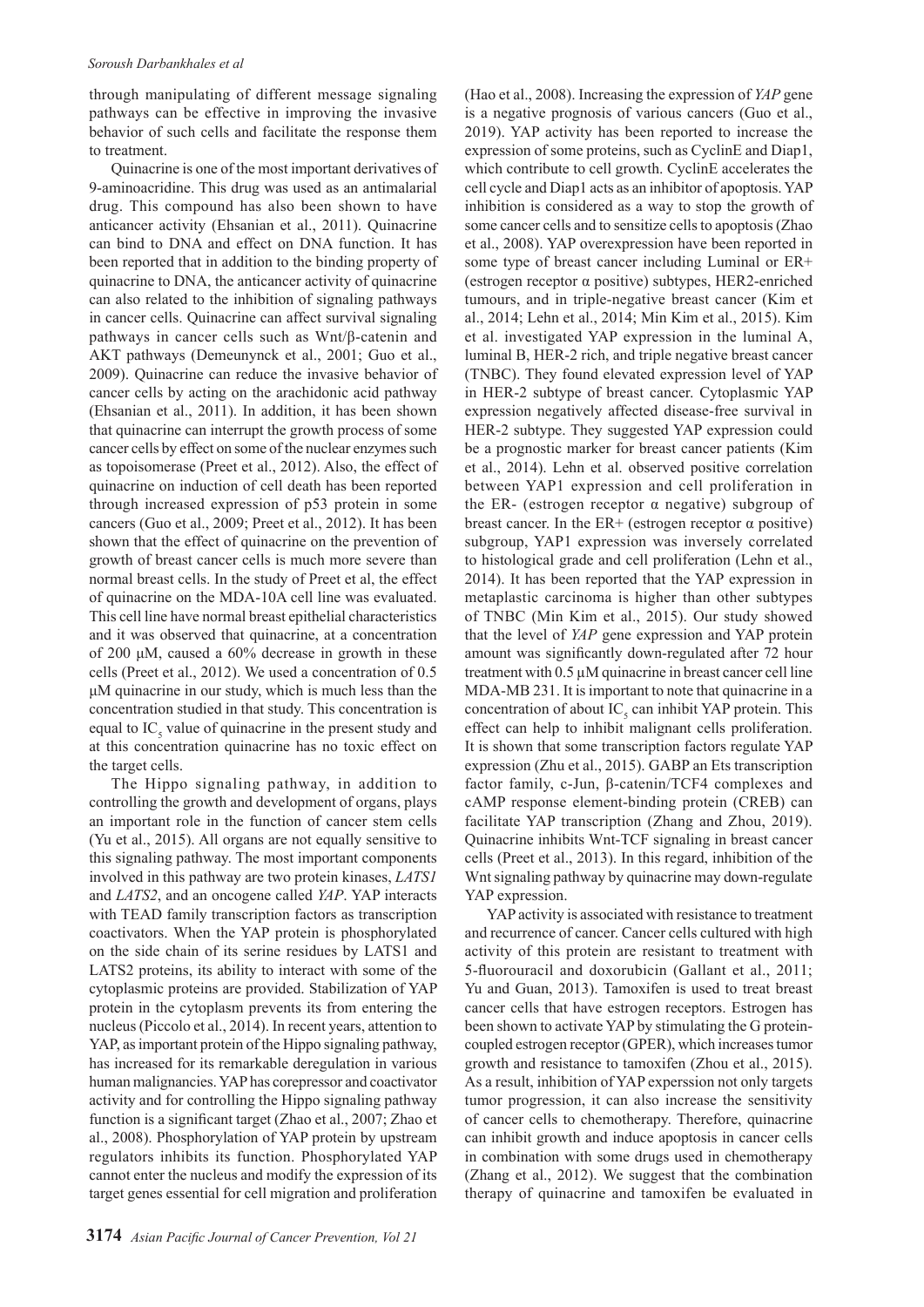### *DOI:10.31557/APJCP.2020.21.11.3171 Effects of Quinacrine on Hippo Pathway in Breast Cancer*

tamoxifen-resistance cells of breast cancer.

LATS1, in addition to acting in the Hippo signaling pathway as a tumor suppressor, has other function. This protein plays an important role in maintenance of ploidy and the G1 checkpoint. LATS1 has a role in setting the transition from G2 to M in cell cycle through a negative effect on CDK1 (Iida et al., 2004). LATS2 like LATS1 is a tumor suppressor in the Hippo signaling pathway. LATS2 has an important role in genomic stability (Hori et al., 2000). This protein down-regulate G1/S transition in cell cycle through a negative effect on cyclinE/CDK2 (Li et al., 2003). It has been shown that LATS is a tumor suppressor in human cancer cells (Visser and Yang, 2010), and reduced expression of *LATS1* or *LATS2* can promote aggressive phenotype in human breast cancers (Visser and Yang, 2010). Quinacrine with concenteration of 0.5 µM did not changes on *LATS1* and *LATS2* gene expression in our study. One reason could be the use of low concentrations of quinacrine in this study. we used the quinacrine concenteration near  $IC<sub>5</sub>$ .

The present study demonstrated that *YAP* downregulated after exposure to 0.5 µM of quinacrine for 3 days in breast cancer cell line MDA-MB 231. This gene of the Hippo signaling pathway is associated in cell proliferation and induction of epithelial to mesenchymal transition which intribute to metastasis (Serrao et al., 2018; Park et al., 2019). Thus, down-regulation of *YAP*, have this potentials to prevent malignant cells proliferation and metastasis in breast cancer stem cells. Moreover, quinacrine did not have meaningful effect on *LATS1* and *LATS2* gene expression. With these results, we can conclude that quinacrine has purposefully effect on some special genes in the Hippo signaling pathway.

## **Acknowledgements**

A part of this article has been extracted from the thesis written by Soroush Darbankhales in the School of Medicine, Shahid Beheshti University of Medical Sciences (Registration No: 431).

# **References**

- Al-Hajj M, Wicha MS, Benito-Hernandez A, et al (2003). Prospective identification of tumorigenic breast cancer cells. *Proc Natl Acad Sci U S A*, **100**, 3983-8.
- Alipour S, Omranipour R, Jahanzad I, et al (2013). Very young breast cancer in a referral center in Tehran, Iran: Review of 55 Cases Aged 25 or Less throughout 33 Years. *Asian Pac J Cancer Prev*, **14**, 6529-32.
- Azad T, Ghahremani M, Yang X (2019). The role of YAP and TAZ in angiogenesis and vascular mimicry. *Cells*, **8**, 407-26.
- Chavez KJ, Garimella SV, Lipkowitz S (2010). Triple negative breast cancer cell lines: one tool in the search for better treatment of triple negative breast cancer. *Breast Dis*, **32**, 1-17.
- Cordenonsi M, Zanconato F, Azzolin L, et al (2011). The Hippo transducer TAZ confers cancer stem cell-related traits on breast cancer cells. *Cell*, **147**, 759-72.
- Demeunynck M, Charmantray F, Martelli A (2001). Interest of acridine derivatives in the anticancer chemotherapy. *Curr Pharm Des*, **7**, 1703-24.
- Dreesen O, Brivanlou AH (2007). Signaling pathways in cancer and embryonic stem cells. *Stem Cell Rev*, **3**, 7-17.
- Ehsanian R, Van Waes C, Feller SM (2011). Beyond DNA binding - a review of the potential mechanisms mediating quinacrine's therapeutic activities in parasitic infections, inflammation, and cancers. *Cell Commun Signal*, **9**, 1-18.
- Gallant J-N, Allen JE, Smith CD, et al (2011). Quinacrine synergizes with 5-fluorouracil and other therapies in colorectal cancer. *Cancer Biol Ther*, **12**, 239-51.
- Guo C, Gasparian AV, Zhuang Z, et al (2009). 9-Aminoacridinebased anticancer drugs target the PI3K/AKT/mTOR, NF-kB and p53 pathways. *Oncogene*, **28**, 1151-61.
- Guo L, Chen Y, Luo J, et al (2019). YAP1 overexpression is associated with poor prognosis of breast cancer patients and induces breast cancer cell growth by inhibiting PTEN. *FEBS Open Bio*, **9**, 437-45.
- Hao Y, Chun A, Cheung K, et al (2008). Tumor suppressor LATS1 is a negative regulator of oncogene YAP. *J Biol Chem*, **283**, 5496-509.
- Hori T, Takaori-Kondo A, Kamikubo Y, et al (2000). Molecular cloning of a novel human protein kinase, kpm, that is homologous to warts/lats, a Drosophila tumor suppressor. *Oncogene*, **19**, 3101-9.
- Iida S, Hirota T, Morisaki T, et al (2004). Tumor suppressor WARTS ensures genomic integrity by regulating both mitotic progression and G1 tetraploidy checkpoint function. *Oncogene*, **23**, 5266-74.
- Kashihara T, Sadoshima J (2019). Role of YAP/TAZ in Energy Metabolism in the Heart. *J Cardiovasc Pharmacol*, **74**, 483-90.
- Kashihara T, Zablocki D, Sadoshima J (2019). YAP-dependent metabolic remodeling in local lymph node boosts the function of cancer cells. *Biotarget*, **3**, 1-6.
- Khurana A, Roy D, Kalogera E, et al (2015). Quinacrine promotes autophagic cell death and chemosensitivity in ovarian cancer and attenuates tumor growth. *Oncotarget*, **6**, 36354-69.
- Kim SK, Jung WH, Koo JS (2014). Yes-associated protein (YAP) is differentially expressed in tumor and stroma according to the molecular subtype of breast cancer. *Int J Clin Exp Patho*, **7**, 3224.
- Lehn S, Tobin NP, Sims AH, et al (2014). Decreased expression of Yes-associated protein is associated with outcome in the luminal A breast cancer subgroup and with an impaired tamoxifen response. *BMC Cancer*, **14**, 1-16.
- Li Y, Pei J, Xia H, et al (2003). Lats2, a putative tumor suppressor, inhibits G1/S transition. *Oncogene*, **22**, 4398-405.
- Min Kim H, Kim SK, Jung WH, et al (2015). Metaplastic carcinoma show different expression pattern of YAP compared to triple-negative breast cancer. *Tumor Biol*, **36**, 1207-12.
- Núñez C, Capelo JL, Igrejas G, et al (2016). An overview of the effective combination therapies for the treatment of breast cancer. *Biomaterials*, **97**, 34-50.
- Park J, Kim D-H, Shah SR, et al (2019). Switch-like enhancement of epithelial-mesenchymal transition by YAP through feedback regulation of WT1 and Rho-family GTPases. *Nat Commun*, **10**, 1-15.
- Pfaffl MW (2001). A new mathematical model for relative quantification in real-time RT-PCR. *Nucleic Acids Res*, **29**, 2002-7.
- Piccolo S, Dupont S, Cordenonsi M (2014). The biology of YAP/TAZ: hippo signaling and beyond. *Physiol Rev*, **94**, 1287-312.
- Preet R, Mohapatra P, Das D, et al (2013). Lycopene synergistically enhances quinacrine action to inhibit Wnt-TCF signaling in breast cancer cells through APC.

*Asian Pacific Journal of Cancer Prevention, Vol 21* **3175**